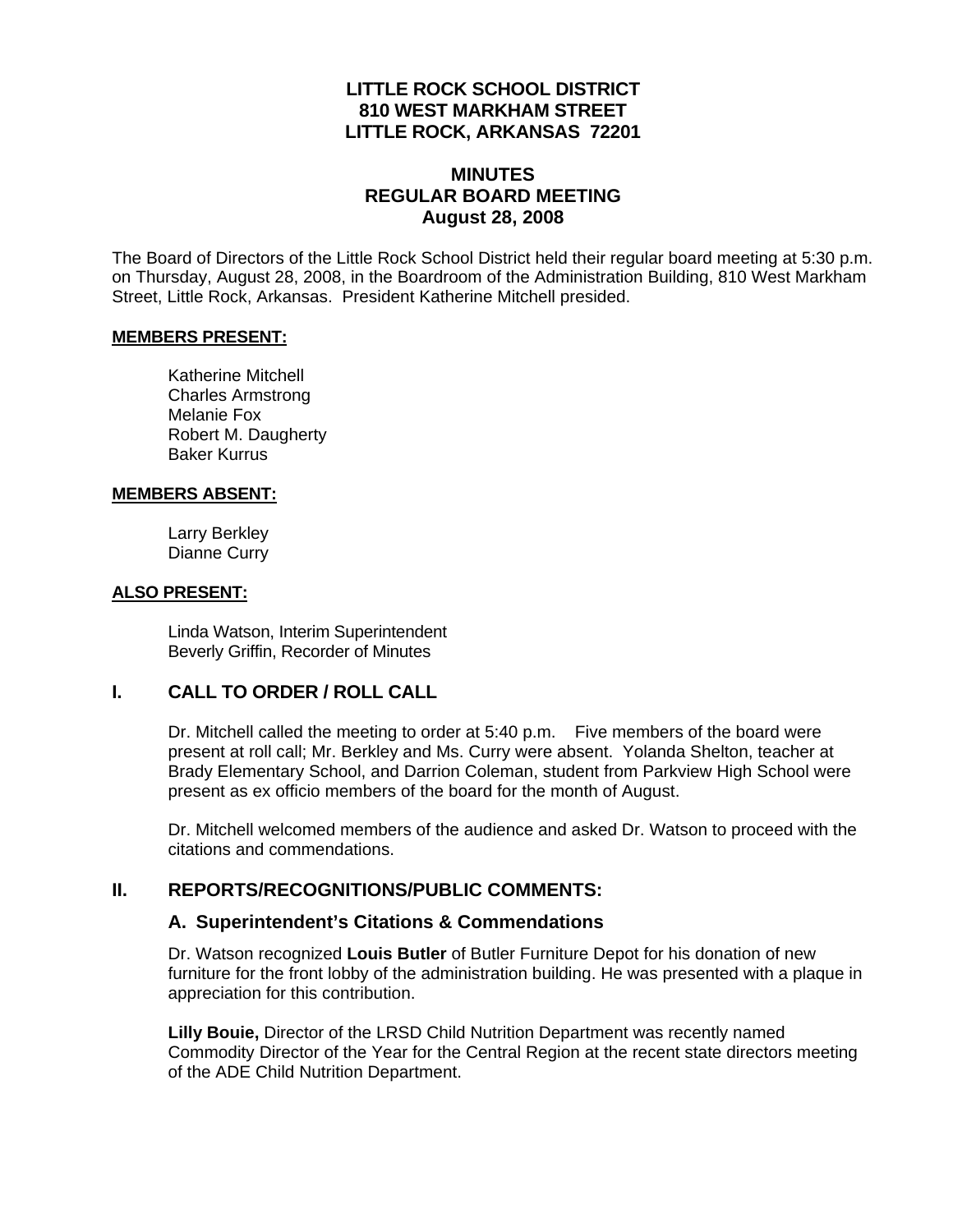**Gerald Clark**, Head Custodian at Bale Elementary, was nominated by Principal Barbara Anderson for a Superintendent's Quality Award. Ms. Anderson wrote in her nomination letter, ". . . In all my years of education I have never seen a more committed employee. Mr. Clark never seeks attention; he just goes about his work in a manner that is professional and caring."

Dr. Watson announced the district's receipt of a banner proclaiming the Little Rock School District as an exemplary model for creating healthy schools of excellence in the state of Arkansas from the Arkansas Department of Education, the Arkansas Department of Health and the Arkansas Department of Human Services. This award was received at a recent Coordinated Schools Health Programs luncheon at the Governor's Mansion. **Reginald Merritt,** the District's Tobacco Prevention Coordinator, and **Margo Bushmiaer**, Health Services Coordinator, were present to accept this honor on behalf of the district.

Ex-officios for the month of August were presented with certificates of appreciation for their service. The student ex-officio was **Darrion Coleman** from Parkview Magnet High School, and the teacher representative was **Yolanda Shelton** from Brady Elementary School.

#### **B. Partners in Education**

**Debbie Milam**, Director of Volunteers in Public Schools, announced and presented several new business & school partnerships for the board's approval. **Anastasia Taylor** spoke on behalf of Metropolitan National Bank branches; representatives from each branch were present to accept their partnership certificates. Principals or representatives from each of the schools were also present.

- − **Brady Elementary School** partnering with **Trinity United Methodist Church** and with **Metropolitan National Bank-Markham Street Kroger Branch**
- − **Chicot Elementary School** partnering with **Coldwater Creek-Chenal** and with **Metropolitan National Bank-Geyer Springs Kroger**
- − **David O. Dodd Elementary School** partnering with **Metropolitan National Bank-Colonel Glenn Branch** and with **Life Skills for Youth**, represented by *Larry Clark*
- − **Dunbar Magnet Middle School** partnering with **Metropolitan National Bank-Center Street Branch**
- − **Fulbright Elementary School** partnering with **Metropolitan National Bank-Financial Centre Branch**
- − **Hall High School** partnering with **Metropolitan National Bank-Tanglewood Branch**
- − **Henderson Middle School** partnering with **Metropolitan National Bank-Colony West**
- − **Jefferson Elementary School** partnering with **Metropolitan National Bank-Heights Branch** and **Metropolitan National Bank - Heights Kroger Branch**
- − **Rockefeller Elementary School** partnering with **Metropolitan National Bank-Tower Building**  and **Metropolitan Motor Bank Branches**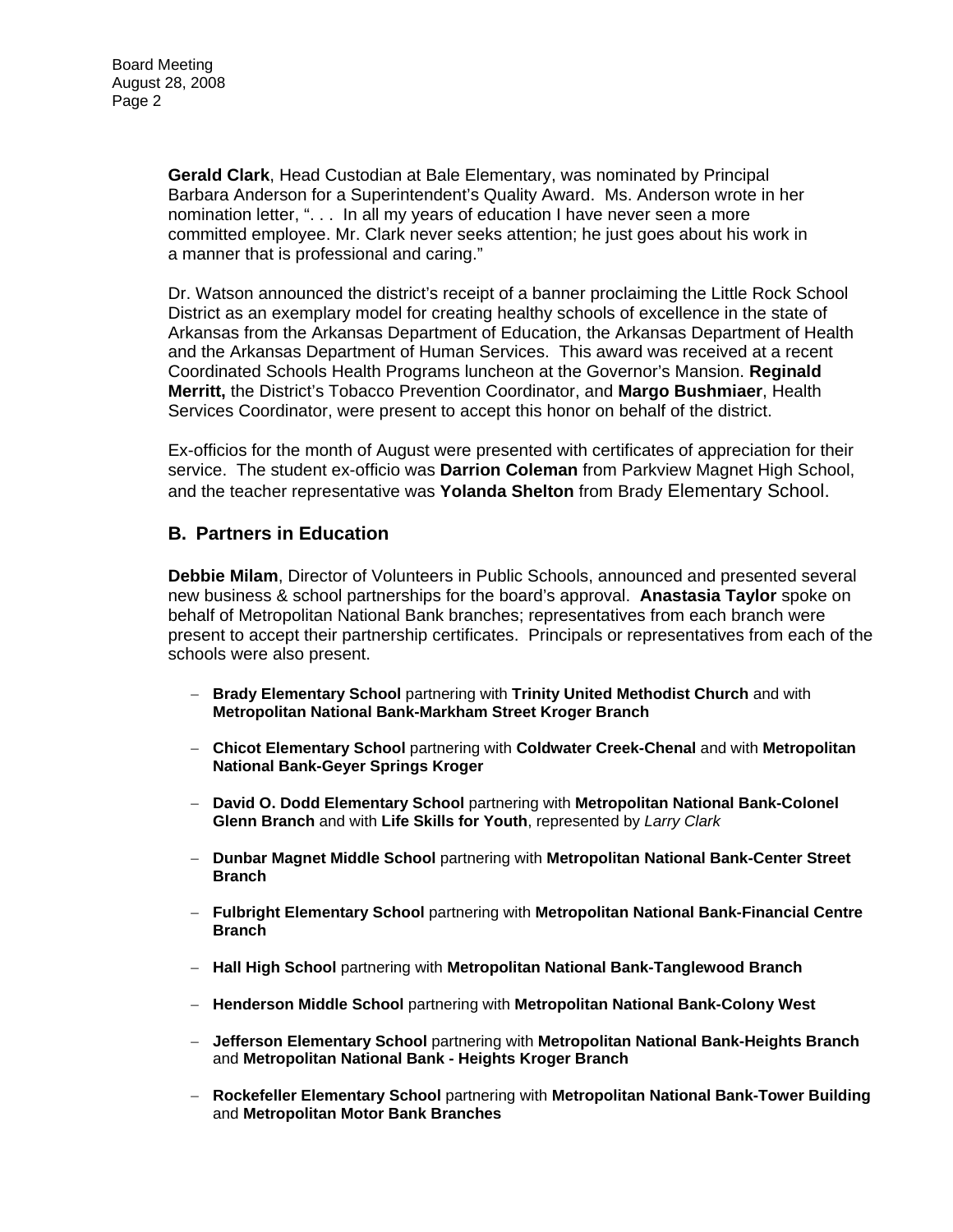- − **Terry Elementary School** partnering with **Metropolitan National Bank-Markham & I-430 Branch**
- − **Watson Intermediate School** partnering with **Coldwater Creek-Park Plaza** and with **Metropolitan National Bank-Baseline Branch**

Dr. Daugherty made a motion to accept the partnerships. Mr. Armstrong seconded the motion and it **carried unanimously.**

## **C. Remarks from Citizens**

None.

## **D. Little Rock PTA Council**

Patty Barker, PTA Council president, addressed the board and congratulated the district on the newly established partnerships, thanking all of the partners who were present in the room. She reported that PTA Council representatives were in the schools during check-in on August 5-6 to assist the PTA units in getting their membership drives off to a good start. She announced that the first Council meeting would be held on September 9, 11:00 a.m. at the AEA / CTA building. Lunch will be provided and Board members were invited to attend.

## **E. Little Rock Classroom Teachers Association**

Michael Coleman addressed the board introducing himself as an employee of the AEA, assigned to work with the LR CTA. He reported that Cathy Kohler was off on medical leave for a few days. Mr. Coleman reminded the audience that this was the  $45<sup>th</sup>$  anniversary of Martin Luther King's *I Have A Dream* speech, and he reported that students from the LRSD had participated in the ceremonies at the Clinton Presidential Library commemorating this historic event.

## **IV. REPORTS AND COMMUNICATIONS:**

## **A. Remarks from Board Members**

Dr. Daugherty thanked the McDonald's employee who was in the news this week after being shot and critically injured. He expressed gratitude that the employee was willing to get involved, risking his own life while trying to help someone else. He also wished a speedy recovery to Dr. Marian Lacey who is recuperating from surgery.

Ms. Fox thanked everyone involved in getting the school year off to a great start. She had visited Brady Elementary school and had challenged students there to read a book before her next visit.

Dr. Mitchell commended employees for a successful two weeks of school. She also noted that this was a historically significant day and that she had attended commemoration ceremonies at the Clinton Library. She said that the program was motivational, entertaining, and informative, noting that many students don't know the history of Dr. Martin L. King. She commended Rev. Hunter for leading the tribute.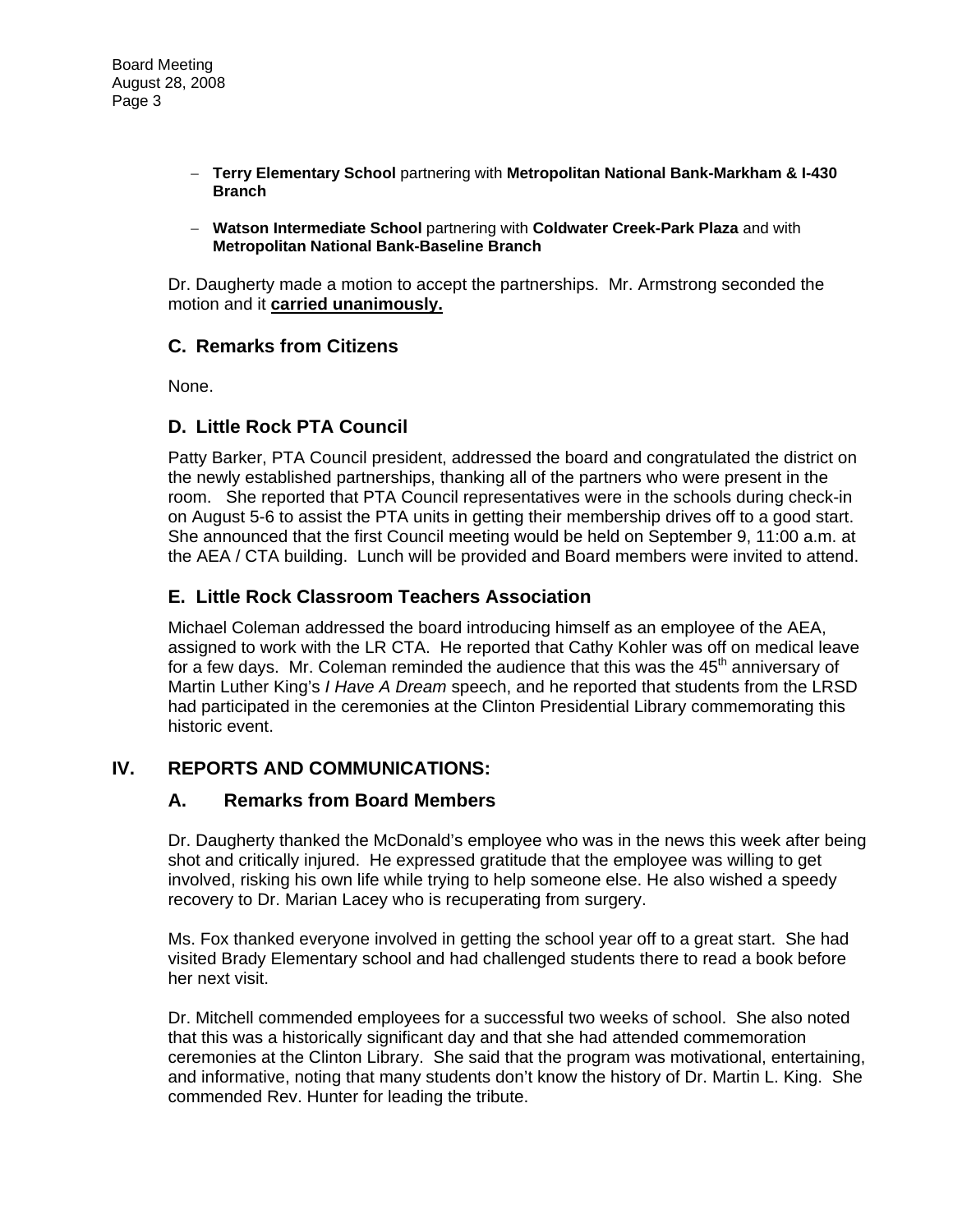# **B. Legal Update**

No report

## **C. Student Registration Enrollment Report**

A comparative report of the third day of school enrollment was included with the board's agenda. Mr. Kurrus asked Dr. Watson to seek guidance from the state to determine if we would receive any funding for pre-K and three-year-old students and how the projections for declining enrollment would impact the district's funding levels over the next few years.

## **D. Budget Update**

No report.

## **E. Discussion: Maintenance & Operations**

Ms. Curry had requested a discussion of advancement opportunities for employees in the Facility Services / Maintenance & Operations Division. She was not present at the meeting and no information was presented or requested by the Board.

## **F. Internal Auditors Report**

Mr. Becker's report was included in the agenda. He was present, but no additional information was presented.

# **V. APPROVAL OF ROUTINE MATTERS**

## **A. Minutes**

Minutes from the regular board meeting held on July 24, 2008, and from special meetings held on August 14, and August 21, 2008, were presented for the board's review and approval. Ms. Fox made a motion to approve the minutes as submitted. Mr. Armstrong seconded the motion and it **carried unanimously**.

# **VI. ADMINISTRATION**

## **A. Conversion Charter – Letter of Intent to the Arkansas Department of Education**

Dr. Watson recommended approval of a letter of intent to be submitted to the Arkansas Department of Education which would allow time for the district to explore the possibility of forming a charter school at the Aerospace Education Center. Mr. Kurrus and Ms. Fox spoke in opposition to the formation of the charter school. Dr. Daugherty moved to approve the submission of the letter of intent; Mr. Armstrong seconded the motion and it **carried 3-2**, with Mr. Kurrus and Ms. Fox voting no.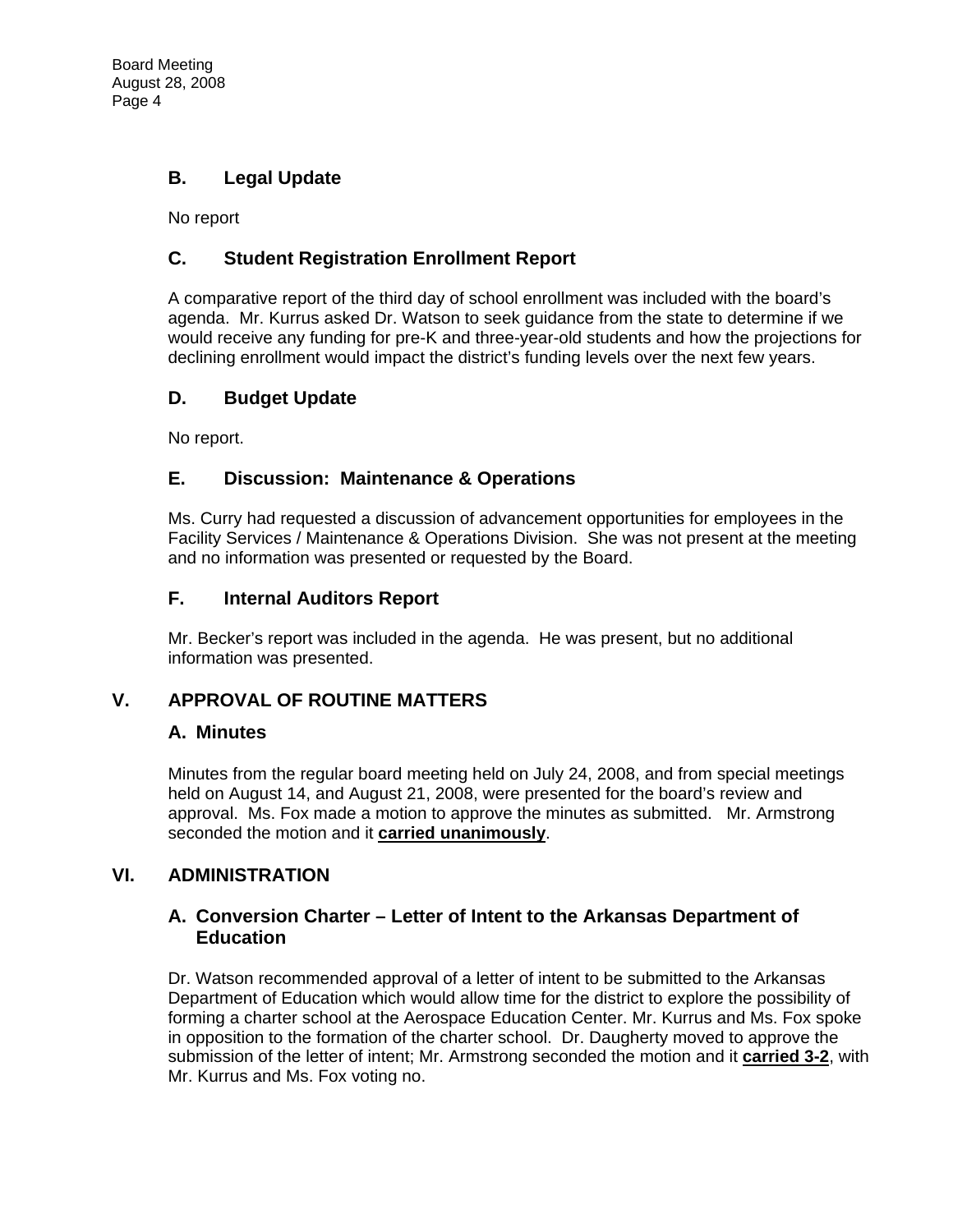## **B. Modification of the Superintendent's Contract**

Ms. Fox made a motion for the board to convene in executive session to discuss modifications in the contract previously approved by the board. Mr. Kurrus seconded the motion and it **carried 4-1** with Dr. Daugherty casting the no vote.

*Mr. Berkley arrived during the executive session at approximately 6:50 p.m.* 

The board returned from executive session and reported that no action was taken.

Mr. Armstrong made a motion to reorder the agenda to move the contract to the end of the meeting for additional discussion. The motion died for lack of second. No additional action was taken.

# **VII. EDUCATIONAL SERVICES**

#### **A. Arkansas Department of Education – Grant Submission: Enhancing Education Through Technology**

The administration recommended board approval to submit an Enhancing Education Through Technology (EETT) grant to the Arkansas Department of Education. This grant would assist in improving student academic achievement by enhancing the availability of technology at eight targeted elementary schools: Baseline, Dodd, Geyer Springs, Meadowcliff, Romine, Wakefield, Western Hills, and Wilson. The one year grant application is in the amount of \$150,000. Ms. Fox made a motion to approve the submission, Dr. Daugherty seconded the motion and it **carried unanimously**.

## **B. Grant Continuation Proposal: McKinney – Vento Education for Homeless Children and Youth**

The District has received the McKinney-Vento Education for Homeless Children and Youth grant funding since 1992. The purpose of this grant is to ensure the educational rights and protections for all children who are experiencing homelessness and to insure equal access to the same free appropriate public education provided to other children and youth. The District's Homeless Education Program identifies an average of 500 LRSD students on an annual basis. The funding will be used for the coordinator's salary, tutoring, professional development, summer programs, referral for health services, school supplies, family emergency services, and enriched educational services linked to achievement of State established standards. The amount of the request for funding is \$33,000. Mr. Kurrus moved to approve the submission; Dr. Daugherty seconded the motion and it **carried unanimously**.

## **VIII. HUMAN RESOURCES**

## **A. Personnel Changes**

Routine personnel changes were printed in the board's agenda. Mr. Armstrong made a motion to approve the personnel items as submitted. Ms. Fox seconded the motion and it **carried unanimously**.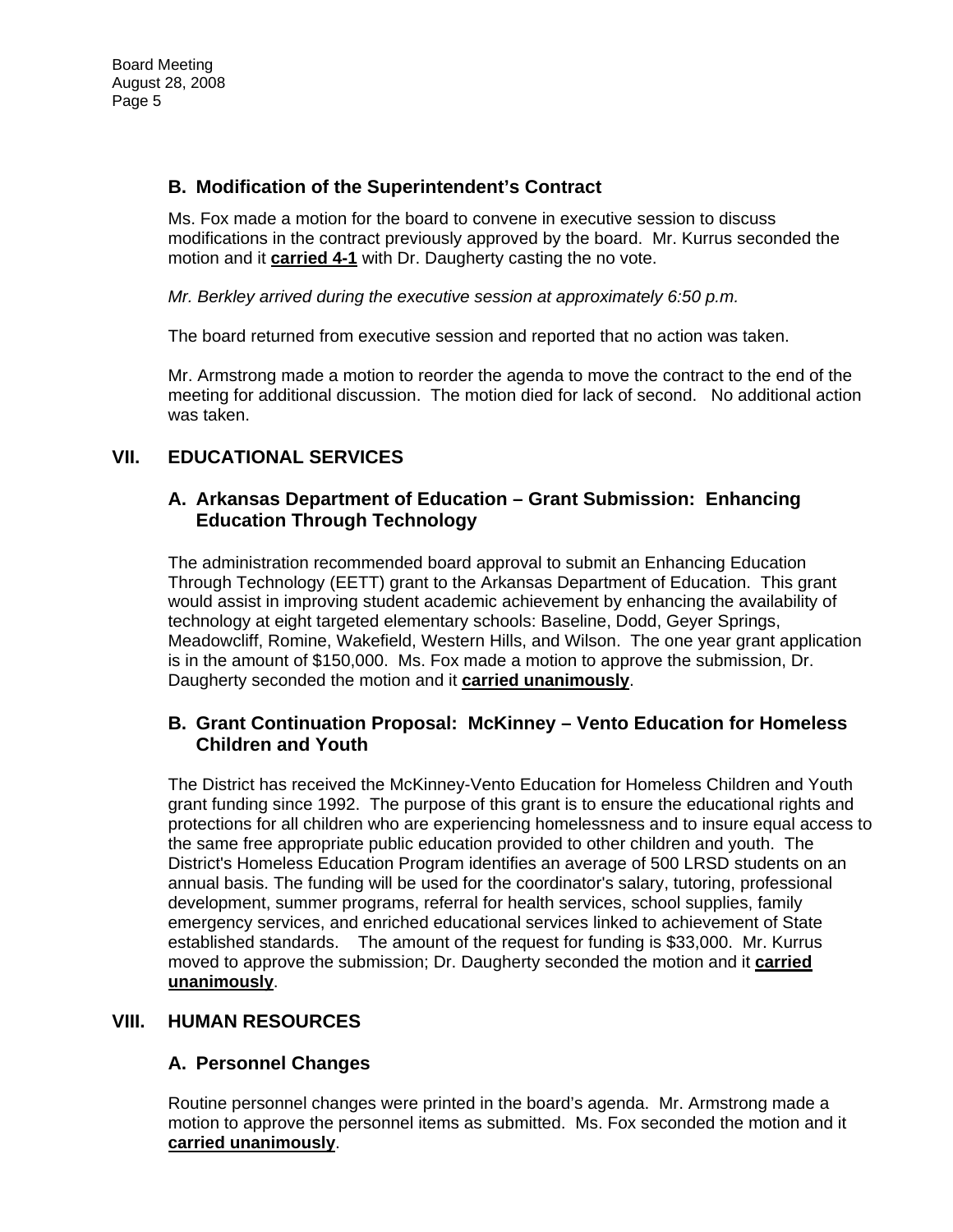# **IX. FINANCE & SUPPORT SERVICES**

## **A. Donations of Property**

Student ex officio Darrian Coleman read the donation listing in the board's agenda. The single donation this month was previously announced: Mr. Louis Butler of Butler Furniture Depot donated a leather sofa, loveseat and tables, valued at \$2,998.00. Mr. Kurrus made a motion to accept the donations listed. Mr. Armstrong seconded the motion and it **carried unanimously**.

## **B. Issuance and Delivery of Bonds**

At its regular meeting on June 26, 2008 the Board authorized the issuance of \$13,195,000 in remaining bonds voted in 2000. The bond sale is scheduled for August 26, 2008. A resolution outlining the sale and award of these above named bonds was presented for the board's review and approval. Ms. Fox made a motion to approve the resolution; Mr. Kurrus seconded the motion and it **carried unanimously**.

## **C. Proposed Purchase of Buses**

The District has established a ten year cycle to keep the Special Needs bus fleet updated. The board was asked to approve the purchase of eight (8) additional buses for the 2008-09 school year Seven of the eight buses will be outfitted with lifts, and all eight buses will replace 1996 and 1997 model buses. The estimated cost for each bus is \$85,000, financed over a seven (7) year period, or \$112,000 annually. Dr. Daugherty made a motion to approve the purchase; Ms. Fox seconded the motion and it **carried unanimously**.

# **D. Purchase of Property at 13201 Kanis Road**

The board was asked to approve a Resolution authorizing the purchase of the property at 13201 Kanis and designating the person(s) authorized to execute documents on behalf of the District to finalize the purchase. The board had directed staff to seek land in West Little Rock for future development and construction of a middle school. The property at 13201 Kanis Road consists of approximately 9.6 acres and has been offered to the District for \$720,000. Mr. Berkley made a motion to approve the purchase of the property. Mr. Armstrong seconded the motion.

Prior to the vote and after a brief discussion, Ms. Fox asked for additional time to consider the purchase. She made a motion to postpone the vote on the purchase until further information could be provided. Dr. Daugherty seconded the motion and it **carried 5-1**, with Dr. Mitchell casting the no vote.

## **E. Purchase of Property at 10319 and 10323 E. David O. Dodd Rd.**

The administration recommended Board approval of a resolution authorizing the purchase of property at 10319 and 10323 East David O. Dodd Road. These properties combined would provide approximately ¾ acre of land adjacent to the David O. Dodd Elementary campus and would allow future expansion at that site. The resolution authorizes the Director of Maintenance and Operations or the Director of Procurement to execute any and all documents relating to the purchase. Ms. Fox moved to approve the recommendation; Mr. Armstrong seconded the motion and it **carried 5-1** with Dr. Daugherty voting no.